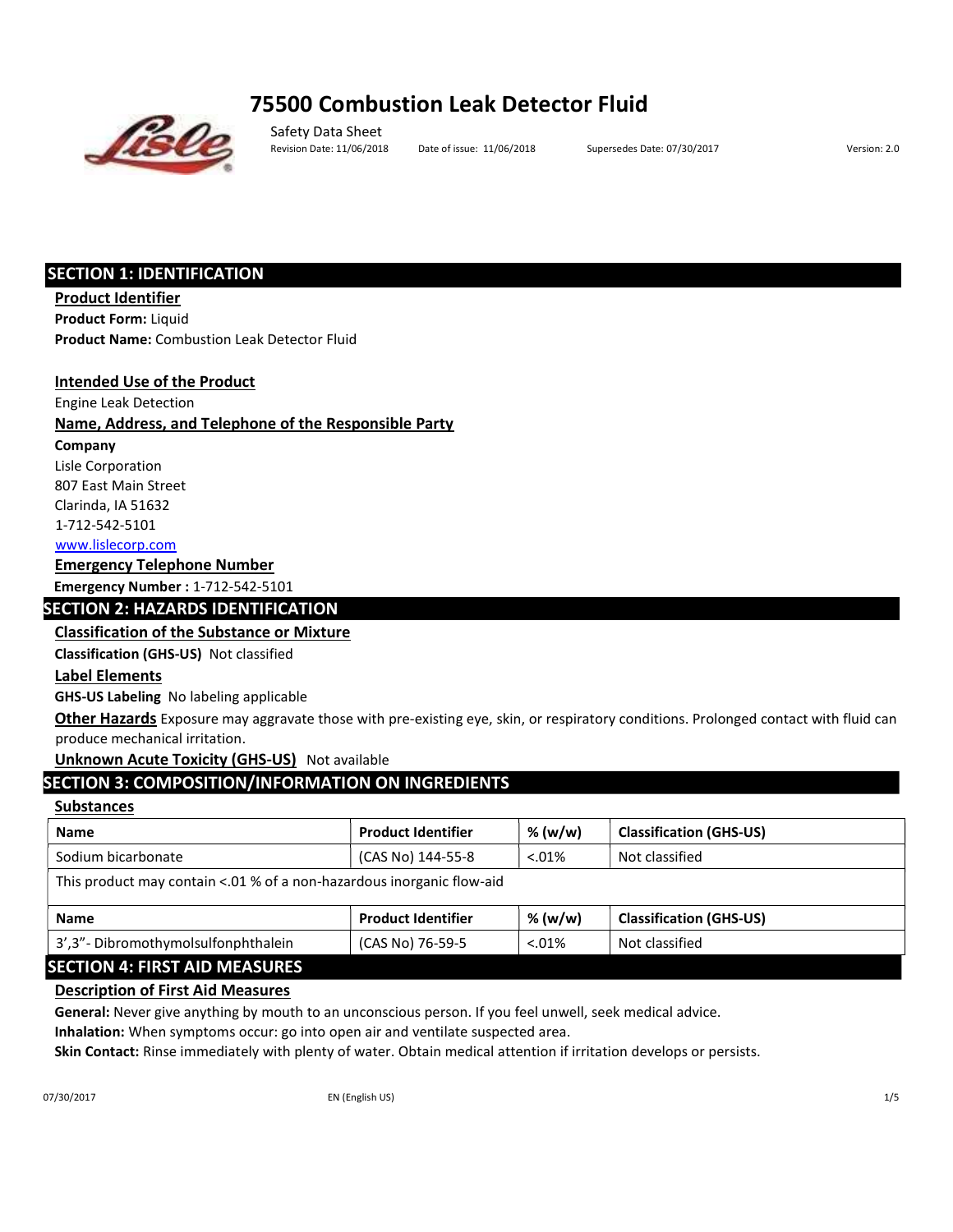Eye Contact: Rinse cautiously with water for at least 15 minutes. Remove contact lenses, if present and easy to do so. Continue rinsing. Obtain medical attention if irritation persists.

Ingestion: Rinse mouth. Do NOT induce vomiting. Seek medical attention if a large amount is swallowed.

## Most Important Symptoms and Effects Both Acute and Delayed

General: None expected under normal conditions of use.

Inhalation: Prolonged inhalation of dust may cause respiratory irritation.

Skin Contact: Skin contact with large amounts of dust may cause mechanical irritation.

Eye Contact: Contact may cause irritation due to mechanical abrasion.

Ingestion: Large doses may produce systemic alkalosis and expansion in extracellular fluid volume with edema. Chronic Symptoms: None expected under normal conditions of use.

## Indication of Any Immediate Medical Attention and Special Treatment Needed

If exposed or concerned, get medical advice and attention.

## SECTION 5: FIRE‐FIGHTING MEASURES

## Extinguishing Media

Suitable Extinguishing Media: Use extinguishing media appropriate for surrounding fire.

Unsuitable Extinguishing Media: For surrounding fire: Use of heavy stream of water may spread fire.

## Special Hazards Arising From the Substance or Mixture

Fire Hazard: NOT FLAMMABLE. Under fire conditions, hazardous fumes will be present. Explosion

Hazard: Product is not explosive.

Reactivity: Hazardous reactions will not occur under normal conditions.

## Advice for Firefighters

Precautionary Measures Fire: Wear self-contained breathing apparatus when entering area unless atmosphere is proved to be safe. Firefighting Instructions: Exercise caution when fighting any chemical fire.

Protection During Firefighting: Do not enter fire area without proper protective equipment, including respiratory protection.

Hazardous Combustion Products: Carbon oxides (CO, CO<sub>2</sub>). Sodium oxides.

Reference to Other Sections Refer to section 9 for flammability properties.

## SECTION 6: ACCIDENTAL RELEASE MEASURES

## Personal Precautions, Protective Equipment and Emergency Procedures

General Measures: Handle in accordance with good industrial hygiene and safety practice. Do not breathe dust or fumes. Avoid skin and eye contact.

## For Non‐Emergency Personnel

Protective Equipment: Use appropriate personal protection equipment (PPE).

Emergency Procedures: Evacuate unnecessary personnel.

## For Emergency Personnel

Protective Equipment: Equip cleanup crew with proper protection.

Emergency Procedures: Ventilate area.

## Environmental Precautions

Prevent entry to sewers and public waters. Avoid release to the environment.

## Methods and Material for Containment and Cleaning Up

For Containment: Contain and collect as any liquid.

Methods for Cleaning Up: Clean up spills immediately and dispose of waste safely. Keep in suitable, closed containers for disposal. Contact competent authorities after a spill.

Reference to Other Sections See heading 8, Exposure

Controls and Personal Protection.

## SECTION 7: HANDLING AND STORAGE

## Precautions for Safe Handling

Additional Hazards When Processed: When heated, material emits irritating fumes.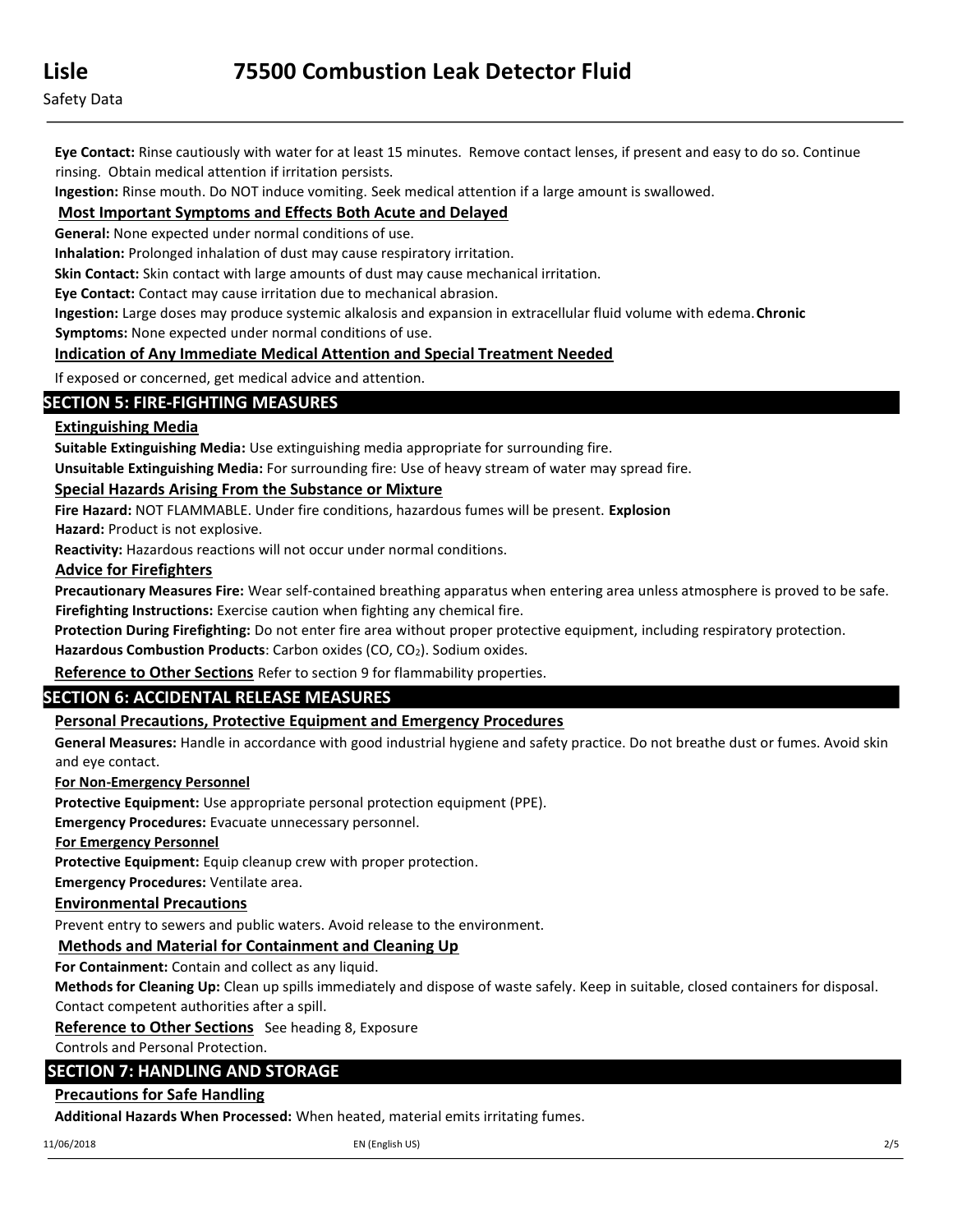Hygiene Measures: Handle in accordance with good industrial hygiene and safety procedures. Wash hands and other exposed areas with mild soap and water before eating, drinking, or smoking and again when leaving work.

## Conditions for Safe Storage, Including Any Incompatibilities

Storage Conditions: Store in a dry, cool and well-ventilated place. Keep container closed when not in use.

Incompatible Materials: Acids. Lime.

Storage Temperature: < 65 °C (150 °F)

Specific End Use(s) Diesel Engine Leak Detection

## SECTION 8: EXPOSURE CONTROLS/PERSONAL PROTECTION

## Control Parameters

Components with workplace control parameters:

Contains no substances with occupational exposure

limits.

#### Exposure Controls

Appropriate Engineering Controls: For occupational/workplace settings: Emergency eye wash fountains and safety showers should be available in the immediate vicinity of any potential exposure. Ensure adequate ventilation, especially in confined areas. Ensure all national/local regulations are observed.

Personal Protective Equipment: For occupational or bulk quantities: Gloves. Safety glasses.



Materials for Protective Clothing: For occupational or bulk quantities: Chemically resistant materials and fabrics.

Hand Protection: For occupational or bulk quantities: Wear chemically resistant protective gloves.

Eye Protection: For occupational or bulk quantities: Chemical goggles or safety glasses.

Respiratory Protection: Respiratory protection is not required. Use a NIOSH-approved respirator or self-contained breathing apparatus whenever exposure may exceed established Occupational Exposure Limits.

Other Information: When using, do not eat, drink or smoke.

## SECTION 9: PHYSICAL AND CHEMICAL PROPERTIES

Information on Basic Physical and Chemical Properties

| <b>Physical State</b>                  |                | Liquid        |
|----------------------------------------|----------------|---------------|
| Appearance                             | $\ddot{\cdot}$ | Liquid        |
| Odor                                   | ٠              | None          |
| <b>Odor Threshold</b>                  |                | Not available |
| рH                                     |                | Not available |
| <b>Evaporation Rate</b>                |                | Not available |
| <b>Melting Point</b>                   |                | Not available |
| <b>Freezing Point</b>                  |                | Not available |
| <b>Boiling Point</b>                   | ٠              | Not available |
| <b>Flash Point</b>                     |                | Not available |
| <b>Auto-ignition Temperature</b>       |                | Not available |
| <b>Decomposition Temperature</b>       | ٠              | Not available |
| Flammability (solid, gas)              |                | Not available |
| Upper/Lower Flammable Limit            | $\ddot{\cdot}$ | Not available |
| <b>Vapor Pressure</b>                  | ٠              | Not available |
| <b>Relative Vapor Density at 20 °C</b> |                | $0.998$ g/cm3 |
| Specific gravity / density             |                | Not available |
|                                        |                |               |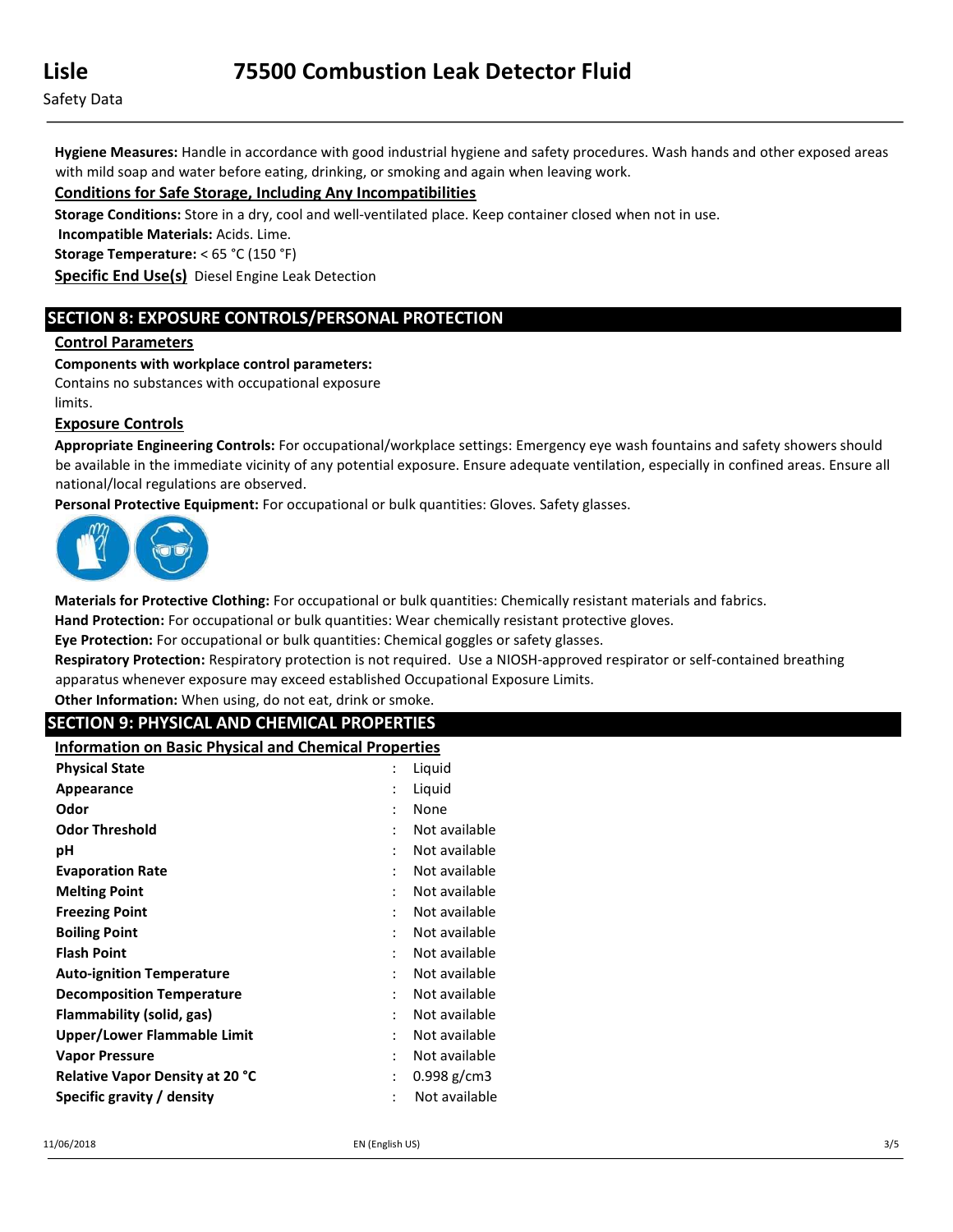| <b>Specific Gravity</b>                                  | Not available                                                         |
|----------------------------------------------------------|-----------------------------------------------------------------------|
| <b>Solubility</b>                                        | Not available                                                         |
| <b>Partition Coefficient: N-octanol/water</b>            | Not available                                                         |
| <b>Viscosity</b>                                         | Not available                                                         |
| <b>Explosion Data – Sensitivity to Mechanical Impact</b> | Not expected to present an explosion hazard due to mechanical impact. |
| <b>Explosion Data - Sensitivity to Static Discharge</b>  | Not expected to present an explosion hazard due to static discharge.  |

# SECTION 10: STABILITY AND REACTIVITY

Reactivity: Hazardous reactions will not occur under normal conditions.

Chemical Stability: Hazardous reactions will not occur under normal conditions.

Possibility of Hazardous Reactions: Hazardous polymerization will not occur.

Conditions to Avoid: No know conditions.

Incompatible Materials: Acids. Lime.

Hazardous Decomposition Products: None known. At high temperature may liberate toxic gases.

## SECTION 11: TOXICOLOGICAL INFORMATION

Information on Toxicological Effects ‐ Product

Acute Toxicity: Not classified

LD50 and LC50 Data:

Skin Corrosion/Irritation: Not classified

Serious Eye Damage/Irritation: Not classified

Respiratory or Skin Sensitization: Not classified

Germ Cell Mutagenicity: Not classified

Teratogenicity: Not classified

Carcinogenicity: Not classified

Specific Target Organ Toxicity (Repeated Exposure): Not classified

Reproductive Toxicity: Not classified

Specific Target Organ Toxicity (Single Exposure): Not classified

Aspiration Hazard: Not classified

Symptoms/Injuries After Inhalation: Prolonged inhalation of vapors may cause respiratory irritation.

Symptoms/Injuries After Skin Contact: Skin contact with large amounts of liquid may cause mechanical irritation.

Symptoms/Injuries After Eye Contact: Contact may cause irritation due to mechanical abrasion.

Symptoms/Injuries After Ingestion: Large doses may produce systemic alkalosis and expansion in extracellular fluid volume with edema.

Chronic Symptoms: None expected under normal conditions of use.

## SECTION 12: ECOLOGICAL INFORMATION

**Toxicity** No additional information available

Persistence and Degradability Not established

Bio accumulative Potential Not established

Mobility in Soil Not available

**Other Adverse Effects Other Information: Avoid** 

release to the environment.

## SECTION 13: DISPOSAL CONSIDERATIONS

Waste Disposal Recommendations: Dispose of waste material in accordance with all local, regional, national, provincial, territorial and international regulations.

## SECTION 14: TRANSPORT INFORMATION

In Accordance with DOT Not regulated for transport In Accordance with IMDG Not regulated for transport